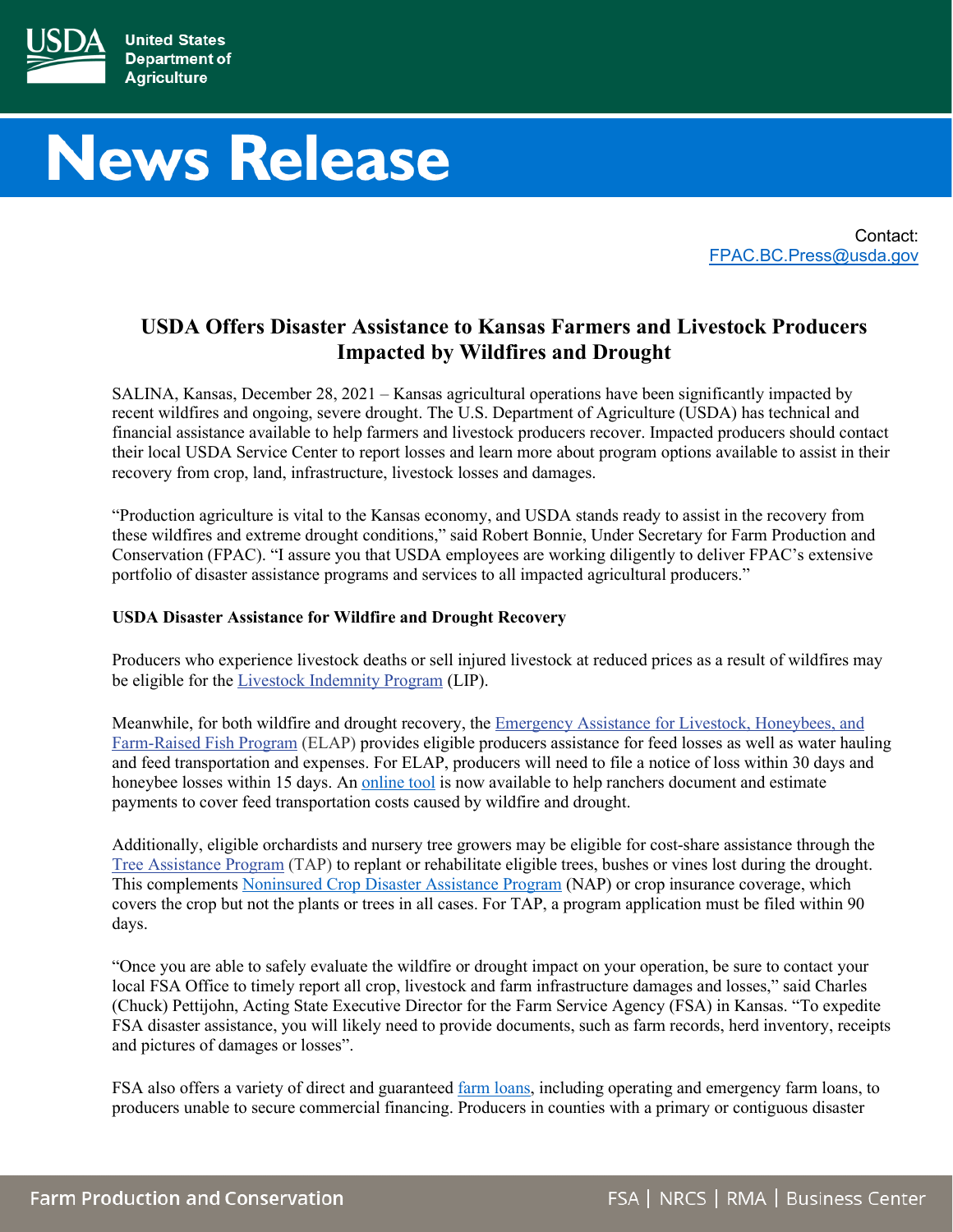designation may be eligible for low-interest [emergency loans](https://gcc02.safelinks.protection.outlook.com/?url=http%3A%2F%2Fwww.fsa.usda.gov%2Fprograms-and-services%2Ffarm-loan-programs%2Femergency-farm-loans%2Findex&data=04%7C01%7C%7C990d5b0d13ac4fe5be1f08d93bac402b%7Ced5b36e701ee4ebc867ee03cfa0d4697%7C0%7C0%7C637606433260092945%7CUnknown%7CTWFpbGZsb3d8eyJWIjoiMC4wLjAwMDAiLCJQIjoiV2luMzIiLCJBTiI6Ik1haWwiLCJXVCI6Mn0%3D%7C1000&sdata=16ocVF2Gih53VNOE%2FhRSIZu0FWlU5JZttN3iLhQUxgo%3D&reserved=0) to help them recover from production and physical losses. Loans can help producers replace essential property, purchase inputs like livestock, equipment, feed and seed, cover family living expenses or refinance farm-related debts and other needs. In addition to loan making, USDA offers loan servicing options for borrowers who are unable to make scheduled payments on their USDA farm loan debt due to reasons beyond their control.

### **Risk Management**

Producers who have risk protection through [Federal Crop Insurance](https://gcc02.safelinks.protection.outlook.com/?url=https%3A%2F%2Fwww.rma.usda.gov%2FFederal-Crop-Insurance-Corporation&data=04%7C01%7C%7C990d5b0d13ac4fe5be1f08d93bac402b%7Ced5b36e701ee4ebc867ee03cfa0d4697%7C0%7C0%7C637606433260092945%7CUnknown%7CTWFpbGZsb3d8eyJWIjoiMC4wLjAwMDAiLCJQIjoiV2luMzIiLCJBTiI6Ik1haWwiLCJXVCI6Mn0%3D%7C1000&sdata=PCdOVza%2Bi7ibrhkmRYp%2FTa2qK89Ad%2FnM4my5X8SybtY%3D&reserved=0) or FSA's [NAP](https://gcc02.safelinks.protection.outlook.com/?url=http%3A%2F%2Fwww.fsa.usda.gov%2Fprograms-and-services%2Fdisaster-assistance-program%2Fnoninsured-crop-disaster-assistance%2Findex&data=04%7C01%7C%7C990d5b0d13ac4fe5be1f08d93bac402b%7Ced5b36e701ee4ebc867ee03cfa0d4697%7C0%7C0%7C637606433260102902%7CUnknown%7CTWFpbGZsb3d8eyJWIjoiMC4wLjAwMDAiLCJQIjoiV2luMzIiLCJBTiI6Ik1haWwiLCJXVCI6Mn0%3D%7C1000&sdata=Tm4KNfjSU6g6sOZEY2ih96fbAExBARWlJ2NCboTlW5M%3D&reserved=0) should report crop damage to their crop insurance agent or FSA Office. If they have crop insurance, producers should report crop damage to their agent within 72 hours of damage discovery and follow up in writing within 15 days. For NAP covered crops, a [Notice of Loss](https://forms.sc.egov.usda.gov/efcommon/eFileServices/eForms/CCC576.PDF) (CCC-576) must be filed within 15 days of the loss becoming apparent, except for handharvested crops, which should be reported within 72 hours.

"Crop insurance and other USDA risk management options are there to help producers manage risk because we never know what nature has in store for the future," said Collin Olsen, Director of Risk Management Agency's Regional Office that covers Kansas. "The Approved Insurance Providers, loss adjusters and agents are experienced and well trained in handling these types of events."

#### **Conservation**

Outside of the [primary nesting season,](https://www.fsa.usda.gov/Assets/USDA-FSA-Public/usdafiles/Conservation/PDF/Primary%20Nesting%20Season_June_16_2020.pdf) emergency and non-emergency haying and grazing of [Conservation](https://www.fsa.usda.gov/programs-and-services/conservation-programs/conservation-reserve-program/emergency-haying-and-grazing/index)  [Reserve Program](https://www.fsa.usda.gov/programs-and-services/conservation-programs/conservation-reserve-program/emergency-haying-and-grazing/index) (CRP) acres may be authorized to provide relief to livestock producers in areas affected by a severe drought or similar natural disasters. Producers interested in haying or grazing of CRP acres should contact their county FSA Office to determine eligibility.

The [Emergency Conservation Program](https://gcc02.safelinks.protection.outlook.com/?url=http%3A%2F%2Fwww.fsa.usda.gov%2Fprograms-and-services%2Fconservation-programs%2Femergency-conservation%2Findex&data=04%7C01%7C%7C990d5b0d13ac4fe5be1f08d93bac402b%7Ced5b36e701ee4ebc867ee03cfa0d4697%7C0%7C0%7C637606433260102902%7CUnknown%7CTWFpbGZsb3d8eyJWIjoiMC4wLjAwMDAiLCJQIjoiV2luMzIiLCJBTiI6Ik1haWwiLCJXVCI6Mn0%3D%7C1000&sdata=qo%2BM3%2FBQuYkMJ756kTvLgBUXXMpkO2A7wv8Qe2dPQqw%3D&reserved=0) (ECP) and [Emergency Forest Restoration Program](https://gcc02.safelinks.protection.outlook.com/?url=https%3A%2F%2Fwww.fsa.usda.gov%2Fprograms-and-services%2Fdisaster-assistance-program%2Femergency-forest-restoration%2Findex&data=04%7C01%7C%7C990d5b0d13ac4fe5be1f08d93bac402b%7Ced5b36e701ee4ebc867ee03cfa0d4697%7C0%7C0%7C637606433260112859%7CUnknown%7CTWFpbGZsb3d8eyJWIjoiMC4wLjAwMDAiLCJQIjoiV2luMzIiLCJBTiI6Ik1haWwiLCJXVCI6Mn0%3D%7C1000&sdata=TTrJnk99P%2BiTuXFFRRJGPBNttrw8PpUgPFPJysqhPnI%3D&reserved=0) (EFRP) can assist landowners and forest stewards with financial and technical assistance to restore fencing, damaged farmland or forests. In addition, ECP supports emergency conservation measures in periods of severe drought.

USDA's Natural Resources Conservation Service (NRCS) is always available to provide technical assistance in the recovery process by assisting producers to plan and implement conservation practices on farms, ranches and working forests impacted by natural disasters.

Farmers and ranchers can obtain technical and financial assistance to assist in properly disposing of livestock mortality, using a practice called Animal Mortality Management, through an emergency effort via [Environmental](https://www.nrcs.usda.gov/wps/portal/nrcs/main/national/programs/financial/eqip/)  [Quality Incentives Program \(EQIP\).](https://www.nrcs.usda.gov/wps/portal/nrcs/main/national/programs/financial/eqip/) Additionally, NRCS will look for opportunities to work with landowners to re-apply conservation practices established through EQIP that failed due to the wildfires and drought.

Producers that experienced livestock losses are encouraged to file an EQIP application with their local NRCS Field Office. Through EQIP, farmers and ranchers can apply for Emergency Animal Mortality Management. This practice can assist with rendering, incineration, and/or carcass burial costs.

Long-term damage from wildfires and drought includes forage production loss in pastures and fields, and increased wind erosion on crop fields not protected with soil health practices. Producers should visit their local USDA Service Center to learn more about these impacts, potential recovery tactics, and how to take steps to make their land more resilient to drought in the future.

"USDA can be a very valuable partner to help landowners with their recovery and resiliency efforts," said Karen A. Woodrich, NRCS State Conservationist for Kansas. "Our staff will work one-on-one with landowners to make assessments of the damages and develop approaches that focus on effective recovery of the land."

#### **Assistance for Communities**